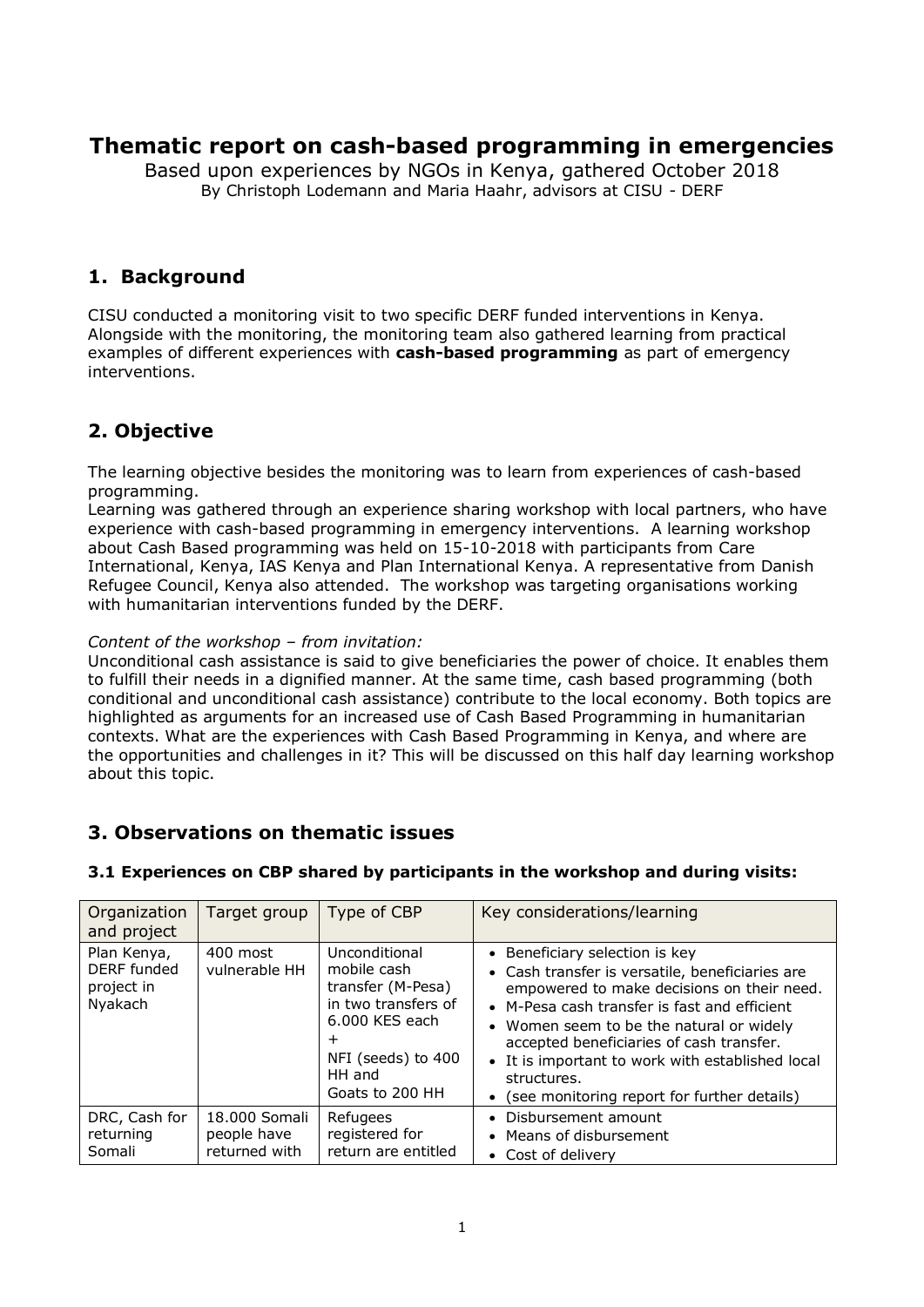| refugees<br>(from Dadaab<br>to Somalia)                                        | cash                                                                                                                    | to a one off<br>unconditional cash<br>transfer contingent<br>on mode of<br>transport,<br>household size and<br>particular needs. | • Safety of beneficiaries and staff                                                                                                                                                                                                                                                                                                                                                                                                                                                                                                                                                                                                                                                                                                                                                                                                                                                          |
|--------------------------------------------------------------------------------|-------------------------------------------------------------------------------------------------------------------------|----------------------------------------------------------------------------------------------------------------------------------|----------------------------------------------------------------------------------------------------------------------------------------------------------------------------------------------------------------------------------------------------------------------------------------------------------------------------------------------------------------------------------------------------------------------------------------------------------------------------------------------------------------------------------------------------------------------------------------------------------------------------------------------------------------------------------------------------------------------------------------------------------------------------------------------------------------------------------------------------------------------------------------------|
| DRC, drought<br>response in<br>Turkana,<br>2017                                | 700 extremely<br>vulnerable<br>households in<br>Turkana West<br>Sub-County                                              | Three month cash<br>transfer                                                                                                     | • Disbursement amount<br>• vulnerability criteria<br>• Existing support<br>• Means of disbursement<br>Physical access to population<br>• Financial access                                                                                                                                                                                                                                                                                                                                                                                                                                                                                                                                                                                                                                                                                                                                    |
| DRC, Multi<br>purpose cash<br>grants with<br>protection<br>purpose<br>(Dadaab) | 102 HHs, very<br>vulnerable and<br>unable to earn<br>income due to<br>disabilities or<br>protection/oth<br>er concerns. |                                                                                                                                  | Disbursement amount<br>• Vulnerability criteria<br>• Access to population<br>Means of disbursement<br>• Safety of beneficiaries                                                                                                                                                                                                                                                                                                                                                                                                                                                                                                                                                                                                                                                                                                                                                              |
| <b>CARE</b>                                                                    | Vulnerable<br>HHs in<br>Marsabit and<br>other areas                                                                     | Through M-pesa                                                                                                                   | • Pastoralist communities are a challenge to<br>work with as it is hard to locate them for<br>follow-up.<br>Beneficiaries needs to be sensitized on data<br>security (id-number, M-pesa, non-disclosure<br>of transfers)<br>• Some examples of men using the money<br>transferred to woman and then only giving<br>woman a small gift.<br>• Good experience with combining CBP with<br>access to government health service.<br>• Advocating the government to adjust the<br>minimum basket (3000 KES pr. HH pr.<br>Month) to HH size.                                                                                                                                                                                                                                                                                                                                                        |
| <b>Red Cross</b>                                                               | Nyakach flood<br>victims                                                                                                | Conditional cash<br>transfer $-$<br>construction of<br>shelters                                                                  | • have only experience with using M-pesa<br>(mobile banking system) and overall only<br>positive experiences due to the choice that it<br>gives beneficiaries<br>• for this disaster are they running a<br>conditional cash-transfer program for<br>housing: a)identification of beneficiaries<br>b) Sensitization of the people, providing of list<br>of materials for the houses c) first cash<br>transfer d) survey of the households e) if<br>first part constructed, then the second cash<br>transfer. They will also distribute iron sheets<br>for the roof using photo documentation and a<br>finger-scanner.<br>• For beneficiaries without M-pesa account,<br>they are working to get an agent to the area<br>to make it possible to get sim-cards to have<br>the account on and then the beneficiaries can<br>borrow a phone if needed<br>• Coordination with other donors is key. |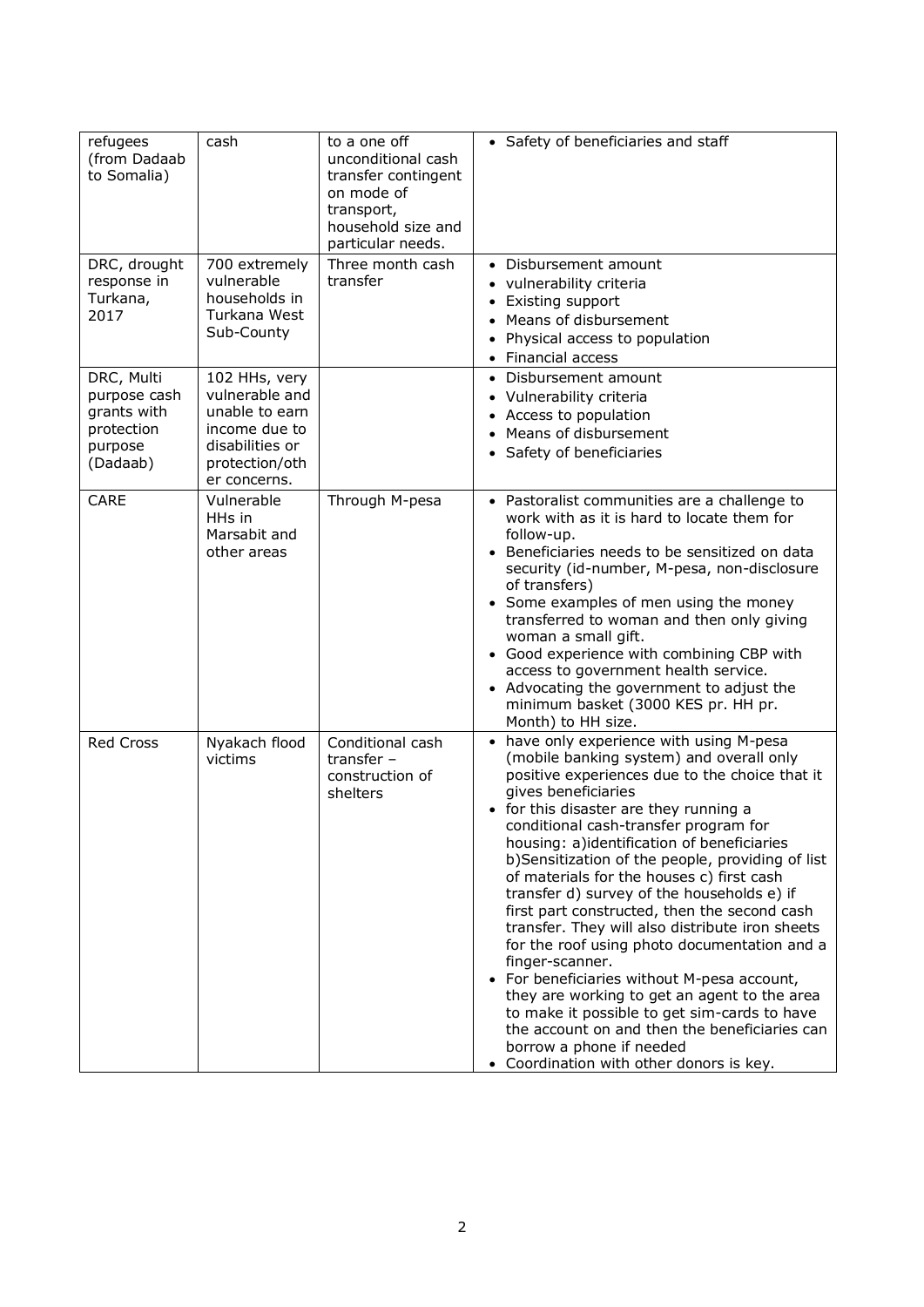#### **3.2 Advice for other NGOs considering CBP from Kenyan NGOs**

- **1) Assessment:** a needs-assessment as well as a market mapping research must be done first to ensure that CBP is appropriate in the context and which type is best.
- **2) Choosing of beneficiaries:** all stakeholders must be involved in establishing the list/database of beneficiaries; local committees, community leaders, local authorities and other NGOs in the area to ensure that the money reached the most vulnerable groups and avoid nepotism and favoritism. Lists must be vetted by communities, and it is recommended to share selection criteria at community meetings to make it easier to understand why some people are in the program and others not and thus avoid tensions.

Women are the most appropriate recipient of the cash transfers, as they often has the responsibility of providing for the family. Vulnerable men can also be included. It can be useful to combine with activities traditionally targeting men, ie. some cash for work activities or animal husbandry.

- **3) Coordination with other NGOs** is important to ensure that the most vulnerable are reached and to avoid "professional beneficiaries", who go from NGO to NGO. Depending on the context, it may be relevant to only work with people, who are not in other programs, or to offer complementary services.
- **4) Choose the type of transfer carefully and take the local context into consideration:**

*Vouchers:* often people sell them at a lower price to get money for what they really wants. Therefore and to avoid theft all vouchers must have the name of the recipient clearly written. Engage with the community about which items to put on the items. Mix vouchers with direct cash, as other needs may occur.

*M-Pesa(mobile money transfer service widely used in Kenya):* when working in remote areas consider making an agreement with an M-Pesa agent to ensure availability. Bring the service closer. Some organizations help the beneficiaries to get a sim-card to use the service, others also buy phones, and some just encourage to get the card. Make a plan for disbursement and keep it secret for non-beneficiaries. Encourage illiterate beneficiaries to be very careful about who they ask to assist them, as theft may occur, and be ready to assist them to understand the system. Child-led HHs/girls who are victims of early marriage can't be supported through M-pesa, as only adults can have an account. Therefore an alternate is needed and extra follow-up.

*For restricted transfers:* the NGO can try to negotiate with vendors for good prices, since many people will buy the same items, but then it must be ensured that the beneficiaries are willing to use the specific vendor. One organization has good experience with "mystery shoppers", who test whether illiterate/innumerate people are being cheated and if yes, then the vendors are blacklisted.

*Cooperation with banks:* One project had a good experience with cooperation with a bank, who covered some of the transfer fees for bank transfer. For the organization it helped to transfer people into an income-generating project afterwards, where a bank account was needed, and for the bank it brought new, potential customers. Remember to budget for transfer and withdrawal costs.

- **5) Set clear objectives and communicate them to the community**
- **6) Systems** must be in place to control the information and manage the transfers regardless of type. Consider encouraging economic development through Village savings and loan system and self help groups.
- **7) Learn from partners locally, nationally and globally** take part in local and national coordination fora and learn from best practice globally, i.e. through the CaLP website.
- **8) Keep authorities informed** to aid coordination, making sure to be included in local steering groups and to get access to assessments done by the authorities. It also protects the NGO from backlash in the form of accusations of mal-conduct.
- **9) Monitoring** must be done throughout the project. Post distribution monitoring of money usage is important to identify potential problems with access to goods et.a. Can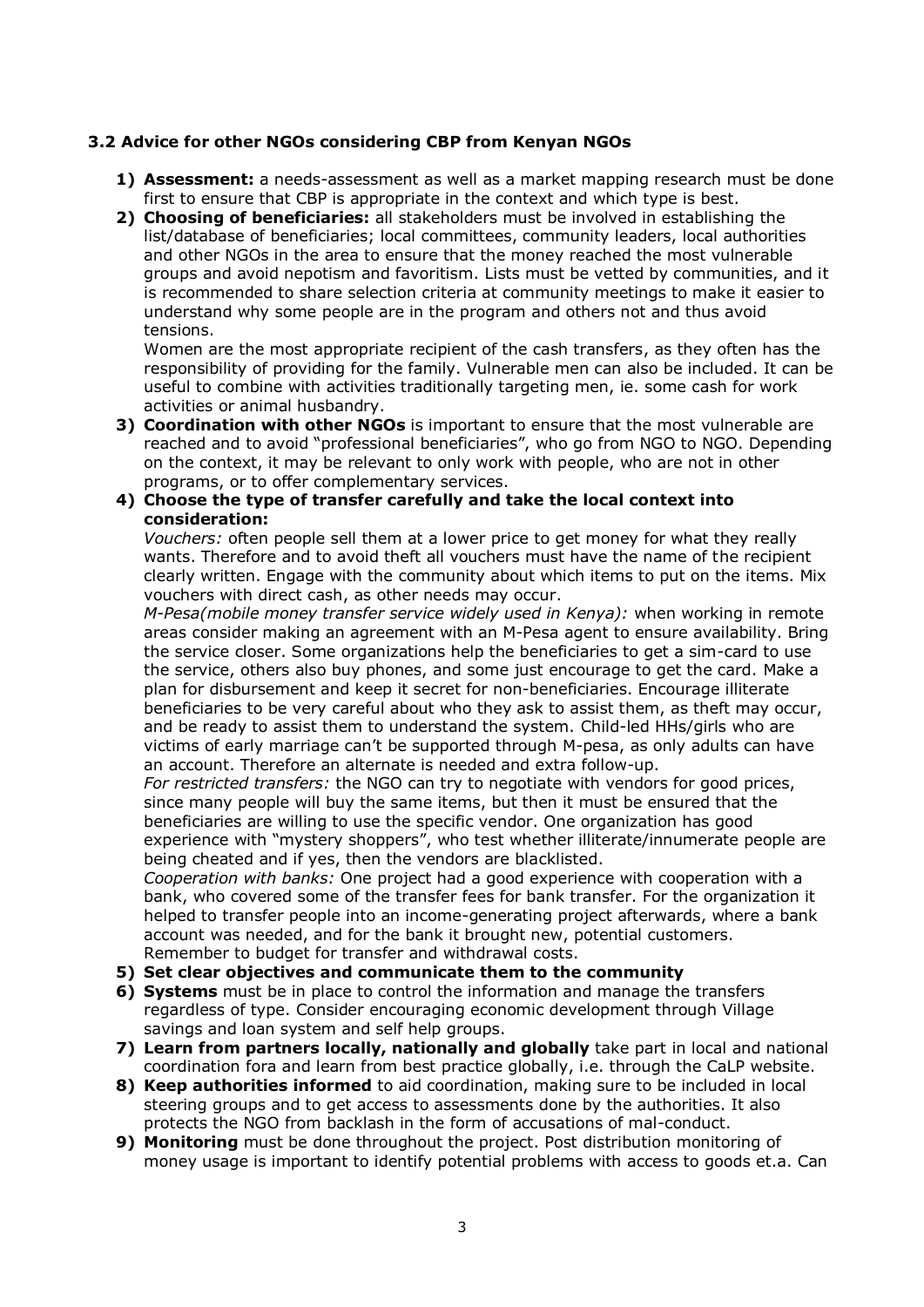be done by calling random numbers and/or by visits. It can be difficult, if the population is moving around, but then market days can be used to get in touch.

#### **3.3 Recommendation to donors (including DERF)**

- CBP is an effective, efficient and durable tool to be used in emergency work and should be promoted more by donors. It is however only a tool among other tools. It works well in connection with other interventions/approaches (not standing alone).
- CBP are low risk interventions when implemented as online or mobile cash transfers.
- Vibrant monitoring and accountability systems are needed, including community feedback and complaint mechanism. Monitoring systems should also monitor the development of markets of where the CBP is implemented.
- Donors need to be flexible to changes in programs that include CBP, for example when the needs assessment after project start suggests mobile cash transfer. Also donors need to accept the cost of CBP in project budgets.

### **4. Concluding reflections and learning - the DERF team**

The monitoring and learning visit clearly showed that cash-based programming to be a highly efficient, secure and relevant way of providing emergency support in the Kenyan context.

Technology (mobile money transfers) contributes to the efficiency and security of CBP, and the organizations we met have a clear focus on ensuring inclusion of people without personal access to mobile phones and on how to assist illiterate people in understanding the system and not getting abused. This focus is very important to keep in mind when implementing CBP, but the Kenyan examples shows that it is possible to do so.

Use of fingerprint scanners to secure identification and smart card (debit cards) are other examples of how technology can improve efficiency and security of CBP.

Meetings with beneficiaries as well as the experiences shared by NGOs highlights dignity and empowerment (being active in choosing what to buy and when, not having to wait in line for distribution of food and goods, bargaining power in the family) as key benefits of CBP. This counters what was refers to by some NGOs as "dependency syndrome", where populations living in disaster-prone areas become passive in anticipation of the next NGO-project.

Gender is clearly a key issue to consider. It was interesting to observe that there was widespread agreement beneficiaries, local committees and NGOs that cash should be given to the women in the HHs, and also that it is often beneficial to combine it with other activities targeted mainly at men (ie. animal husbandry, cash for work programs).

All examples of CBP, that we were introduced to, included other activities as well. This seems to be beneficial in different ways; some activities require a combined effort best done by the NGOs (ie. introduction of a new, higher breed of goat in an area as done by Plan), not all products can be bought locally; not all needs can be met with money, but require training or other types of activities.